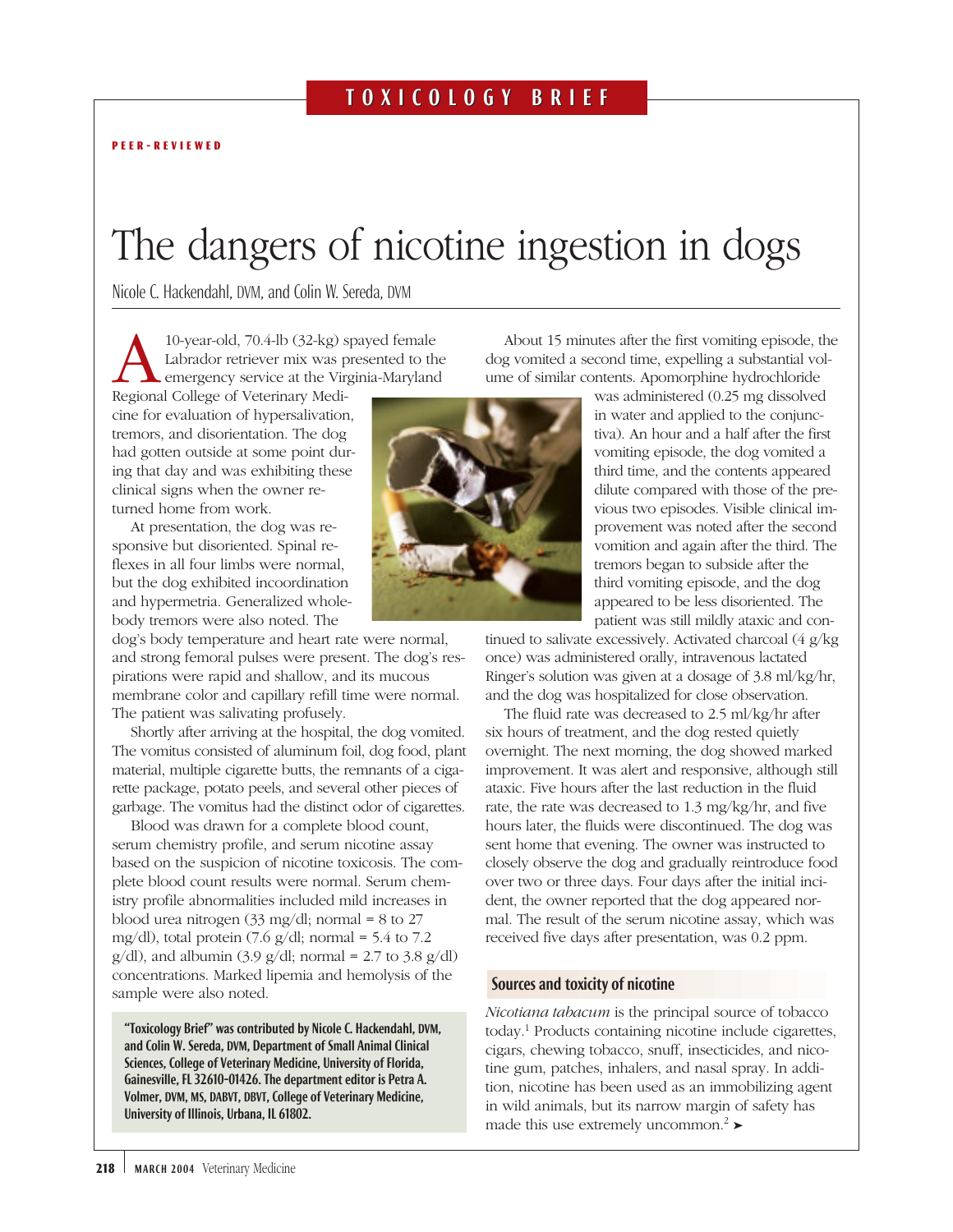# T O XICOLOGY BRIEF XICOLOGY BRIEF

Continued

# TABLE 1 Nicotine Content in Tobacco Products

| <b>Product</b>       | <b>Nicotine Content</b>                          | <b>References</b> |
|----------------------|--------------------------------------------------|-------------------|
| Cigarette            | 9-30 mg/cigarette*<br>3-8 mg/low-yield cigarette | 2.6               |
| Cigar                | $15-40$ mg/cigar                                 | 1                 |
| Chewing tobacco      | $6 - 8$ mg/g                                     | 1                 |
| Snuff                | $12 - 16$ mg/g                                   | 1, 2              |
| Nicotine gum         | $2-4$ mg/piece                                   | 1, 2              |
| Nicotine patch       | $8.3-114$ mg/patch                               | 1.2               |
| Nicotine nasal spray | 100 mg/10 ml spray bottle; 0.5 mg/spray          | 1                 |
| Nicotine inhaler     | 10 mg/cartridge; $4 \text{ mg}/\text{puff}$      | **                |

\*The average cigarette contains 15 to 20 mg nicotine, so a box of 20 cigarettes would contain 300 to 400 mg nicotine. \*\*Source: Nicotrol: Nicotrol inhaler. http://www.nicotrol.com/inhaler/index.asp; February 2004.

*Table 1* shows the amount of nicotine in various tobacco products. As stated above, some insecticides also contain tobacco. The registration of nicotine insecticides was discontinued in 1992, but these products can still be found.<sup>1</sup> Nicotine insecticides (nicotine sulfate) were available in dusts and sprays ranging from 0.05% to 4%.2 Black Leaf 40 (Chemical Foundations), a specific brand of a concentrated nicotine insecticide, contained a 40% solution.<sup>2</sup> These solutions can be quickly absorbed through the skin or oral mucosa.3

In a human cigarette smoker, serum concentrations of nicotine range from 5 to 30 ng/ml after a single cigarette.<sup>1</sup> A typical smoker will strive to maintain a serum concentration of 30 ng/m $l$ .<sup>1</sup> Nicotine gum chewers (of the 2-mg gum pieces) average plasma concentrations of 12 ng/ml. $4$  Pipe smokers average plasma concentrations of  $4$  ng/ml. $4$ 

An approximate toxic dose of nicotine in nonhabituated human adults is 4 to 8 mg and in children is 1 to 2 mg $<sup>1</sup>$  Although one</sup> cigarette has a nicotine content of 9 to 30 mg, the nicotine delivered (through the intended route) is  $0.5$  to 2 mg.<sup>1</sup> In people, toxic blood concentrations are about 50 ng/ml. $^{1,4}$  A minimum lethal dose in dogs and cats is reported to be 20 to 100 mg, which may consist of one to five regular cigarettes, or one-fifth of to a whole regular cigar.2,3,5-7

Ingestion and toxicosis appear to be more common in young animals, namely puppies, perhaps as a result of their indiscriminant eating behavior.5 Chewing tobacco contains additives such as honey, sugars, syrups, molasses, licorice, and other flavoring agents to increase palatability, which may increase the likelihood of an animal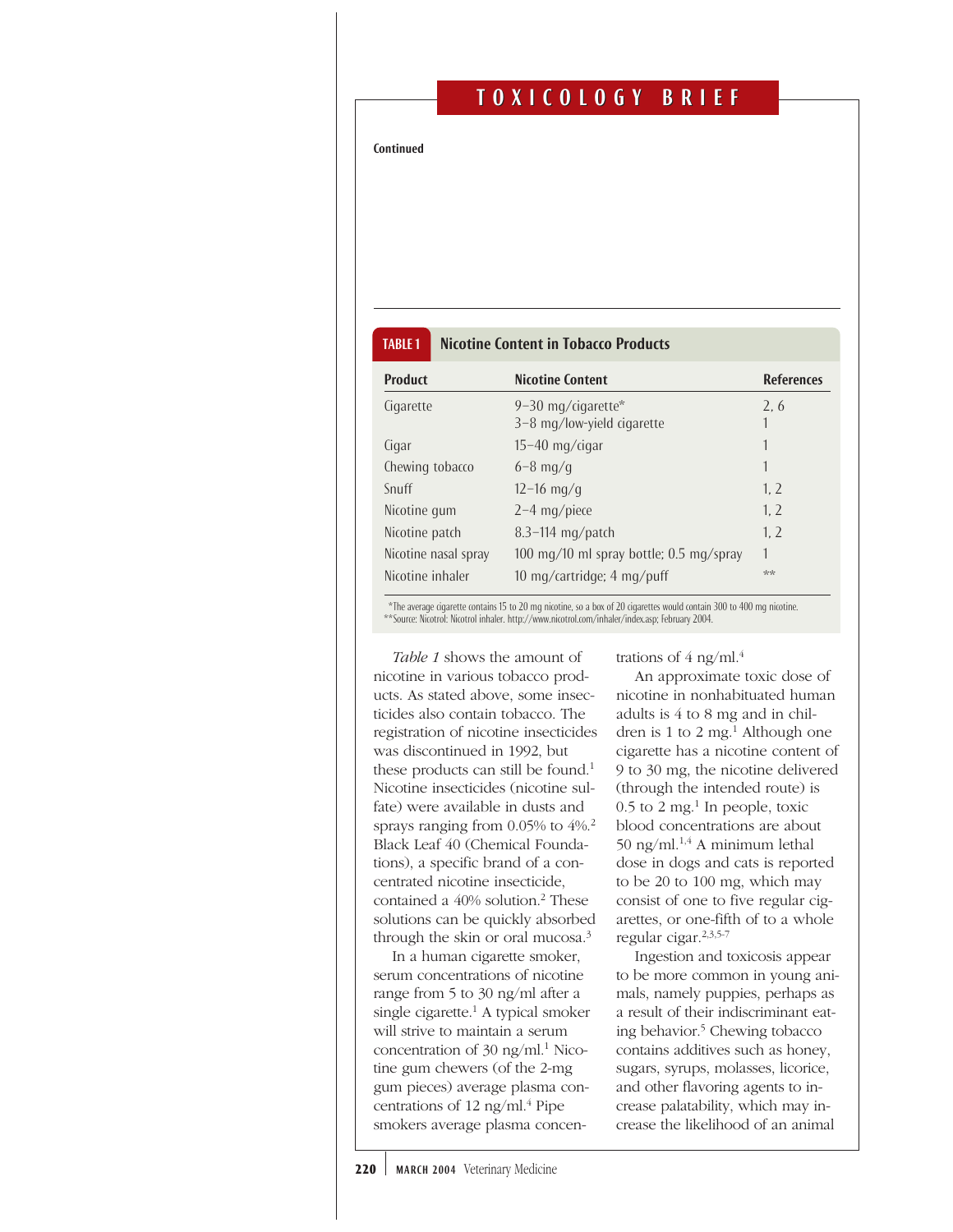# T O XICOLOGY BRIEF XICOLOGY BRIEF

#### Continued

ingesting these products. $2,5$  However, toxicosis in small animals appears to be rare. Several factors may be responsible for this rarity. First, most tobacco products are relatively unpalatable. In addition, ingestion results in slow absorption of nicotine because of the stomach's acidic pH.<sup>1,5</sup> Finally, spontaneous vomition often occurs soon after ingestion because of nicotine's stimulation of the chemoreceptor trigger zone.<sup>5</sup>

#### **Metabolism**

Nicotine is a water-soluble alkaloid readily absorbed through the gastrointestinal tract, respiratory tract, skin, and mucous membranes.<sup>1,2,8</sup> As mentioned previously, ingested nicotine is poorly absorbed across the gastric mucosa because the low gastric pH keeps the nicotine ionized.<sup>1</sup> Absorption increases once the product reaches the intestines, because nicotine is more readily absorbed in an alkaline environment.<sup>1,8</sup> Smokeless tobacco and nicotine gums are buffered to increase the pH and enhance buccal absorption.<sup>1</sup>

The liver readily extracts nicotine, and removal is dependent on blood flow and subject to first-pass extraction.8 The resulting half-life of nicotine in people is about two hours.<sup>2,5</sup> The half-life of nicotine in dogs is unknown. Nicotine has two principal oxidative metabolites, cotinine and nicotine-1'-N-oxide. Both of these metabolites are inactive and extracted by the kidneys.1,4,8 Urinary excretion is pH-dependent, with excretion enhanced by a low urinary pH.<sup>2,5,8</sup> Renal excretion of unchanged nicotine varies from 2% to 35% of the total dose, depending on the urine flow and urine pH. <sup>1</sup> About 16 hours after ingestion, nicotine will be completely excreted through the kidneys.<sup>2,5-7</sup>

## Mechanisms of action

Nicotine receptors are present in the autonomic ganglia, adrenal medulla, central nervous system (higher density in the limbic system, midbrain, and brainstem), spinal cord, neuromuscular junctions, and chemoreceptors of the carotid and aortic bodies.<sup>1</sup> Nicotine first stimulates and then depresses all levels of the nervous system.7 It causes a rapid response via ligand-gated ion channels, increasing sodium and potassium permeability in the process of depolarization and excitation.8 Nicotine is a rapidly acting sympathetic and parasympathetic ganglion depolarizer. At low doses, the ganglia are stimulated, and at high doses, a ganglionic blockade occurs. High doses of nicotine result in the initial stimulatory effects and then cause persistent depolarization and blockade of the nicotinic receptors.<sup>2,3</sup> Similar effects occur on the neuromuscular junction endplates.<sup>8</sup>

### Clinical signs

Clinical signs of nicotine toxicosis are dose-dependent and can occur within one hour of nicotine exposure.<sup>2,3</sup> Low doses and the early phase of high-dose intoxication stimulate the central nervous system, leading to excitement, tremors, auditory and visual disturbances, incoordination, weakness, twitching, and possible convulsions.2,5 High doses result in progression of the above signs to depression and descending paralysis associated with the depolarization and blockade of the neuromuscular junctions.2 This blockade can lead to respiratory arrest and death.

Cardiovascular signs can include hypertension and tachycardia resulting from stimulation of the sympathetic ganglia and the adrenal medulla, in addition to sympathomimetic activation of chemoreceptors of the carotid and aortic bodies. Paroxysmal atrial fibrillation and cardiac standstill can occur because of vagal stimulation and vasomotor collapse.<sup>5</sup> Small doses can stimulate all autonomic ganglia, resulting in bradycardia due to vagus nerve stimulation and peripheral vasoconstriction due to sympathetic stimulation. High doses may block autonomic ganglia and result in skeletal muscle paralysis, vascular dilation, and hypotension.<sup>2,6</sup>

Respiratory signs often include tachypnea resulting from direct stimulation of the medulla oblongata and a reflex excitation of the carotid and aortic bodies.<sup>5</sup> Gastrointestinal signs include salivation, emesis, and diarrhea from parasympathetic stimulation.<sup>1,2,5</sup> Vomiting may occur soon after ingestion because of chemoreceptor trigger zone stimulation.<sup>2</sup>  $\blacktriangleright$